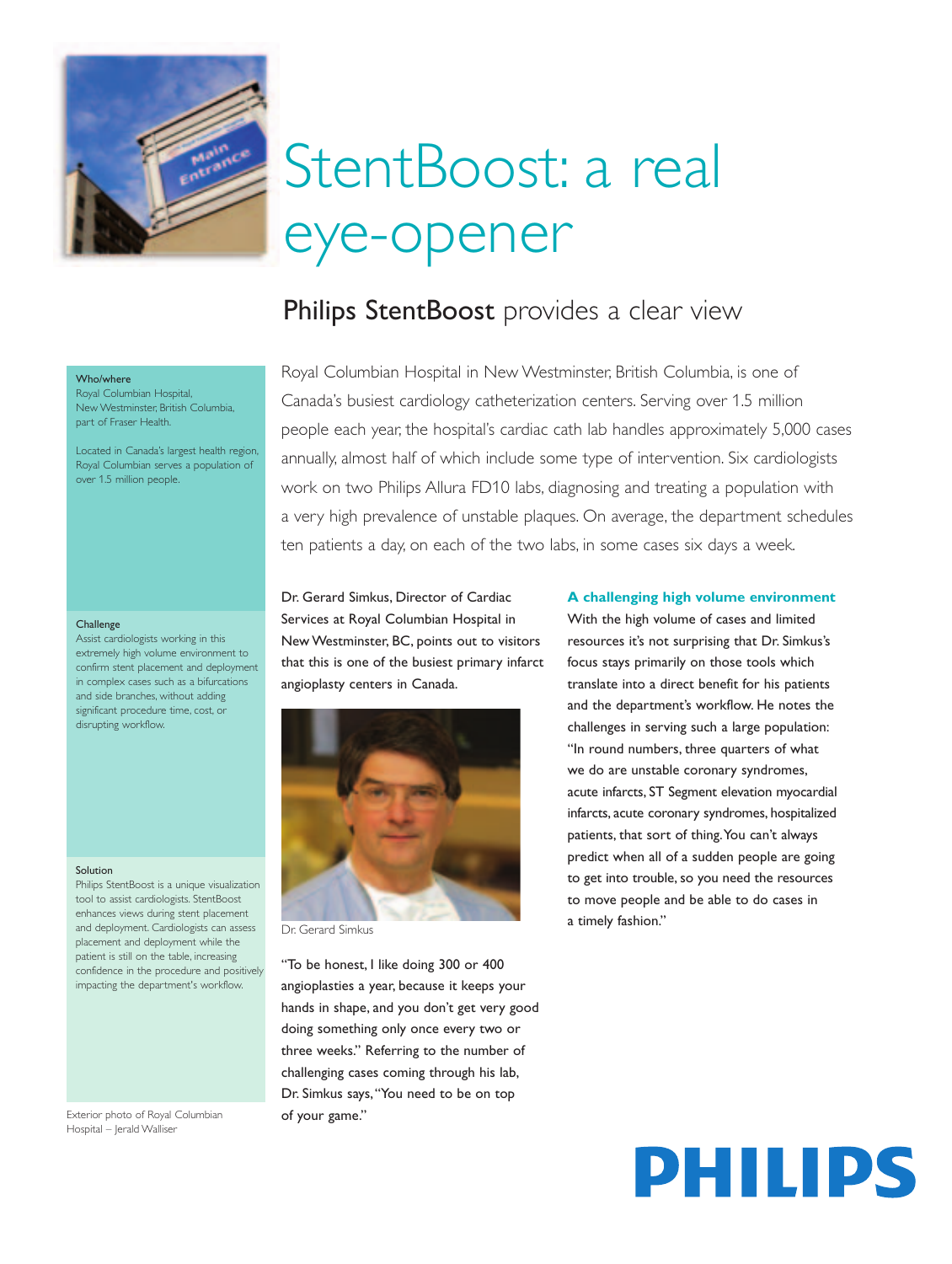On a recent morning, the scene at Royal Columbian Hospital's cath lab bears out Dr. Simkus's point. Dr. Simkus and his staff are dealing with two emergency infarcts and an elderly patient in cardiogenic shock, in addition to their scheduled patients. Referring to one emergency case he's about to scrub for, he simply notes,"The acute infarcts can come in at any time, and you just try and do your regular day job in between."

## **Imaging tools designed to help**

To efficiently handle the high volume of patients and still deliver the best care possible, Royal Columbian Hospital selected two Philips Allura FD 10 systems. Dr. Simkus describes the reasoning behind the hospital's choice,"The ergonomics are good and so on, but they are doing a lot of work in terms of the digital image processing.And one aspect of this is StentBoost." StentBoost, a unique imaging tool from Philips, allows clinicians to quickly and easily check for proper stent positioning and deployment, at the time of placement, while the patient is still on the table, and the catheter is still in place. *(see images 1 and 2)* 

Dr. Simkus describes StentBoost this way: "It basically signal averages the image, so you get a tremendous accentuation of the visualization of elements within the coronary,







before StentBoost with StentBoost

And we use it in cases when you really need very fine visualization, particularly of stent positioning and stent deployment."

and particularly stents and calcification.

StentBoost now averages multiple images with a very short three-to-four second acquisition, smoothing out the natural motion occurring due to the beating heart, to deliver an exceptionally sharp image directly to the exam room monitor.This allows clinicians to see the status of the stent they've just positioned in very good detail and make appropriate decisions about re-positioning, post-dilation or additional intervention right at the tableside. *(see images 3 and 4)* 

Dr. Simkus, who in more than 25 years of practicing interventional cardiology has seen his share of challenging cases, notes, "Anything that enhances visualization, you can immediately see the utility of it." From the earliest discussions concerning his new labs, Dr. Simkus saw the value in StentBoost. "You know we are all about visualization," says Dr. Simkus."Certainly it was completely obvious to me that this enhanced visualization was going to be a good thing and eminently useful."



before StentBoost with StentBoost

**Image 3 Image 4** 



"The image quality . . . (with StentBoost) is good, but it just makes it that much better, because what you think might be the case on an angio, is absolutely clear when you do a StentBoost."

Dr. Gerald Simkus, Director of Cardiac Services, Royal Columbian Hospital, New Westminster, BC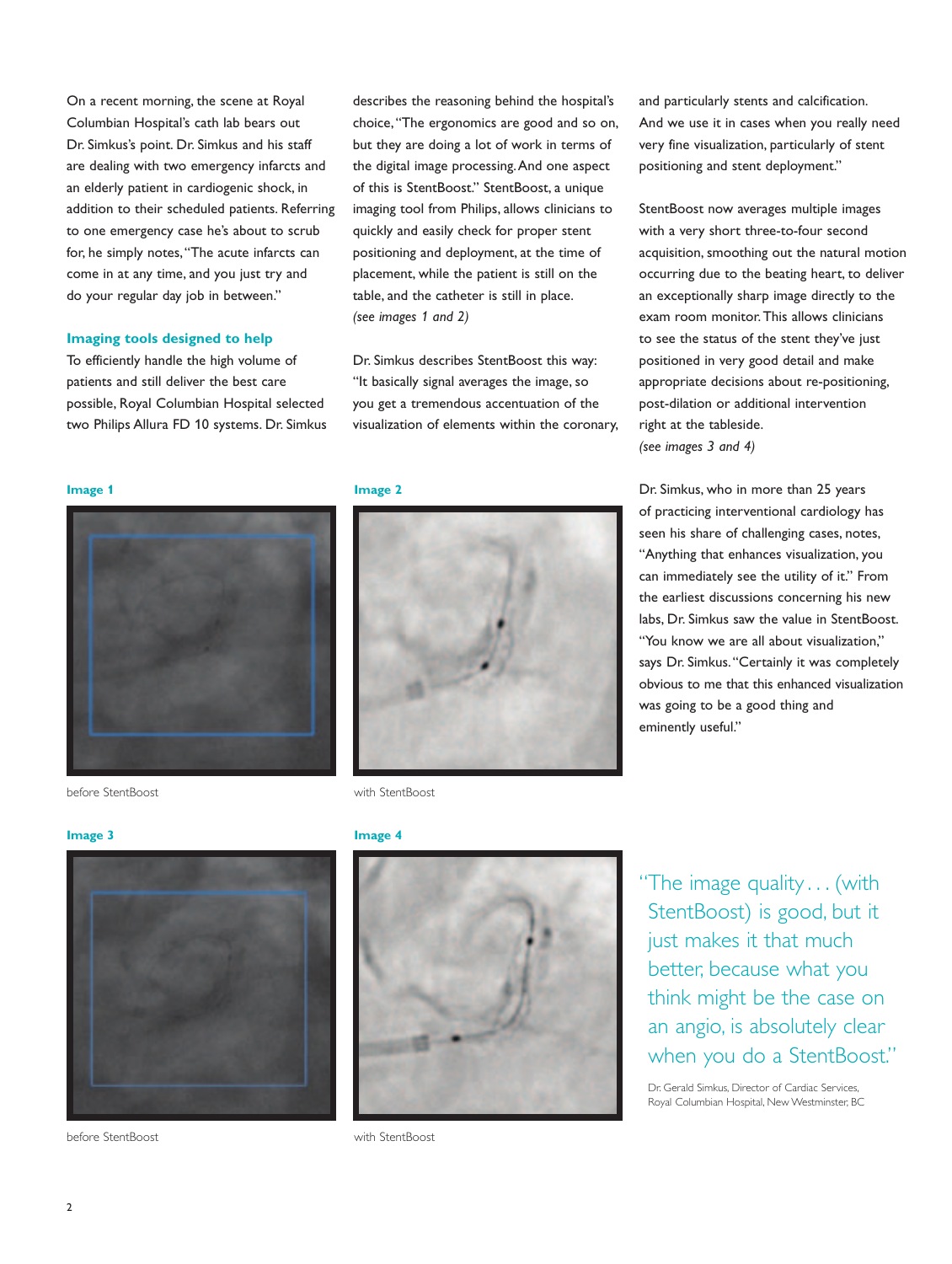Dr. Simkus acknowledges that he doesn't use StentBoost on on every case, but he quickly adds that there are specific clinical circumstances in which he wants all the help he can get."After doing 10,000 cases you know when it is a slam dunk, it's done, its perfect, and there is no issue to it. But it's the more complicated cases where that enhanced visualization really makes the difference, in terms of confirming what you've got, whether you think it's okay or not.When it is a calcified lesion, difficult to expand, or has issues, in those cases we do it." He goes on to explain,"You can kind of imagine things just based on your usual shots, because the image quality with the Philips is quite good, but it just makes it that much better, because what you think might be the case on an angio, is absolutely clear when you do a StentBoost."

### **Getting the stent right the first time**

According to Dr. Simkus,"It stands to reason that anything that helps you make sure you get it right is going to be of benefit." In fact, research shows that a surprisingly high percentage of stent placements miss geographically, and a significant number of stents are not fully deployed on the initial placement.1 As stents become smaller, and in some cases made with newer materials, they can be even harder to visualize. As Dr. Simkus points out,"If your stent is



Dr. Gerald Simkus in one of his two Philips Labs

underexpanded that's one of the major causes of late stent thrombosis or re-stent thrombosis. In the setting where we have had a stent thrombosis, you go in and do a StentBoost just after you've opened up the artery and you often see that the stent is underexpanded as well." He also notes that the wide scale use of drug-eluting stents is adding to the necessity of getting optimal deployment."So with cases of stent thrombosis or stent re-stenosis, and with drug-eluting stents, just to assess the adequacy of that initial stent deployment, StentBoost is quite useful."

"So with cases of stent thrombosis or stent restenosis, and with drug-eluting stents, just to assess the adequacy of that initial stent deployment, StentBoost is quite useful."

Dr. Gerald Simkus, Royal Columbian Hospital

## **Image 5** Image 6





before StentBoost with StentBoost

<sup>1</sup> Costa M, et al. *Geographical miss during implantation of sirolimus-eluting stents: Insights on deployment techniques from the S.T.L.L.R trial.* ClinicalTrials.gov, abstract presentation number 1065-24, Monday, Mar 07, 2005.

Dr. Simkus also identifies bifurcations and side branches as situations in which StentBoost is particularly advantageous."When you are looking at positioning at both side branches, and you can actually see very nicely the deformation of the main stent when you are doing a side branch and opening it up, it is a real eye opener. Because of the magnification and the enhancement of the image, it is really much easier to see.What you see is what you've really got."(I*(see images 5 and 6)*